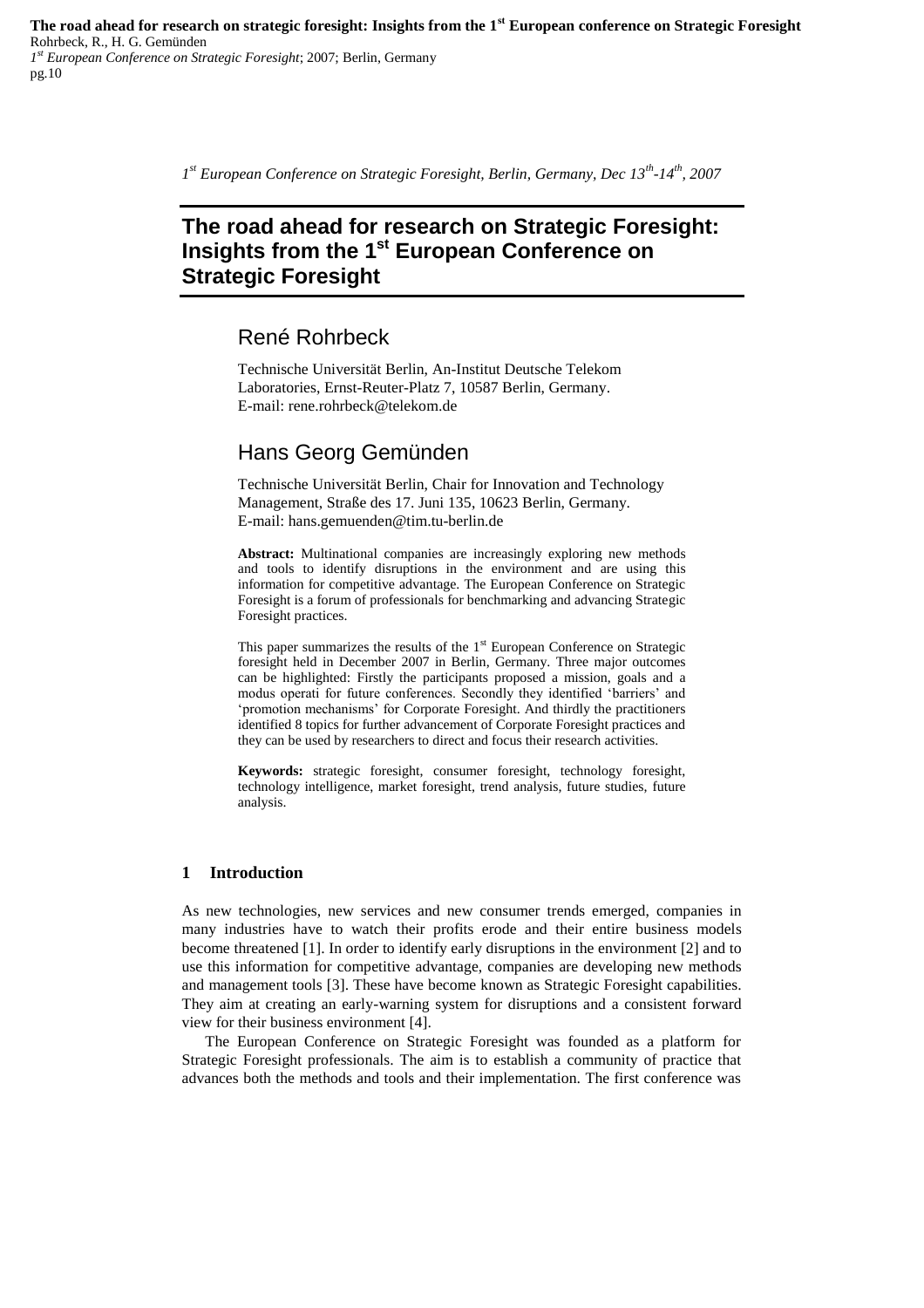held in December 2007 in Berlin, Germany with the participation of 12 multinational companies as well as selected academics. The conference was structured as 6 company presentations, 1 academic presentation and 2 workshop sessions. In addition a brown paper was used to capture important topics throughout the conference. Participants had the opportunity to propose such topics and rate their relevance.

This paper summarises the discussion in the workshops and presents the results that have been captured on flip charts and the brown paper. The paper addresses both Strategic Foresight practitioners and scholars. Of most use for practitioners is the section 2 where barriers and promotion mechanisms for Strategic Foresight are discussed. In section 3 and 4 scholars will find research topics and a roadmap for research in the field of "innovation agility" of which Strategic Foresight represents one part. Also mostly of interest to Strategic Foresight professionals is section 5 where we discuss – based on the suggestions captured within the conference – the future of the European Conference on Strategic Foresight.

# **2 Barriers and promotion mechanisms**

Corporate Strategic Foresight today is characterized by a large gap between its perceived importance and its role within the strategic and innovation management [5]. In order to identify reasons for the lack of usage of Strategic Foresight tools and to identify ideas on how to increase its implementation, we dedicated the first workshop to barriers and promotion mechanisms.

The workshop was organized as a collective brainstorming session which was captured on flip charts and a subsequent discussion of the identified barriers and promotion mechanisms. After the conference we classified both into the categories cultural, institutional and operational aspects, following the classification of Cyert and Goodman, which was introduced for university-industry collaboration barriers [6]. The classification seems useful to better match the barriers and the promotion mechanisms.

#### *Barriers*

In total 9 barriers have been identified from which 2 have been classified as cultural, 5 as institutional and 2 as operational (see table 1).

The cultural barriers *Top management not serious about using future insights* and "*No inclination/motivation to think about the future'* imply that managers today are neither externally nor intrinsically motivated to think about the future. In the workshop, this was contributed partly to existing budgeting and reward systems (see also institutional barriers), and partly to corporate culture.

The institutional barriers reflect limitations in controlling practices (*Current controlling systems*), reward systems (*No incentive to think about the future*) and career systems (*Reward and career system that is hostile to foresight*). In the discussion it was emphasized that the career and reward systems that are based on team and budget size are hostile to corporate flexibility and therefore also hostile to foresight. A team leader whose activity would become obsolete or might be subject to downsizing will gladly ignore or discourage foresight activities in order to keep his entire team and maintain his career level.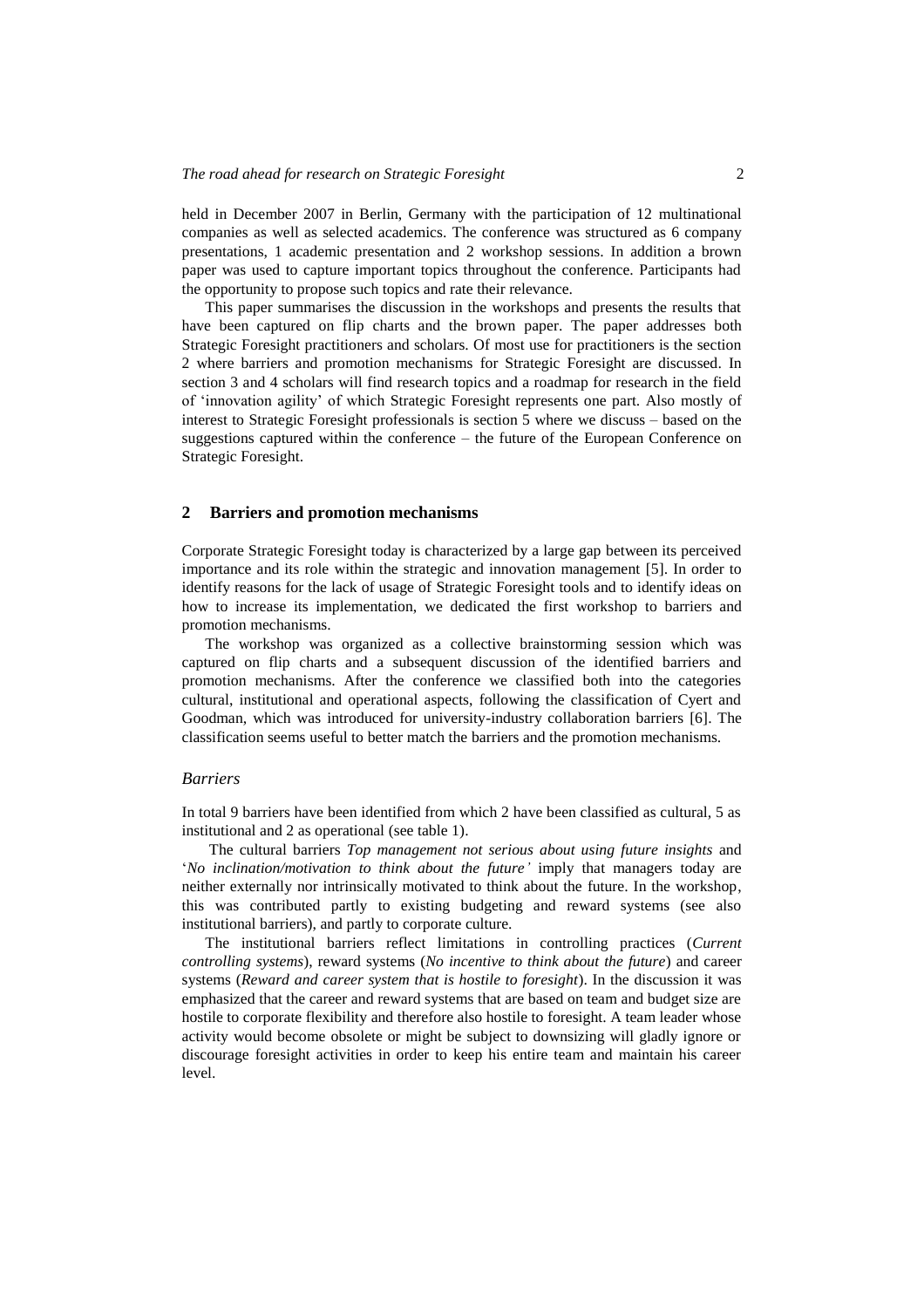Similar reactions can be expected when new opportunities are identified through foresight as the new business creation typically means a redistribution of the available resources, i.e. the downsizing of current activities. In this case the current business leaders will be more inclined to prevent the opportunity than to embrace it and will be again rather hostile to foresight.

## **Table 1** Barriers of Strategic Foresight

#### *Cultural barriers*

Top management not serious about using future insights No inclination/motivation to think about the future

*Institutional barriers*

Hierarchy prevents horizontal/ vertical dialogue

No incentive to think about the future

Reward and career system that is hostile to foresight (e.g. Hay Consultants system)

Limited attention of internal stakeholders

Current controlling systems

#### *Operational barriers*

Frequent positions changes of supporting internal stakeholders (e.g. CEO, CFO) Lack of resources

Source: Collected from participants in the workshop sessions.

The operational barriers *Frequent positions changes of supporting internal stakeholders* and *lack of resources* should in theory be the easiest to overcome. In practice the frequent position changes – especially in senior positions – have become reality in most industries and it is difficult to see a mechanism for overcoming these.

### *Promotion mechanisms*

The first interesting aspect in the brainstorming session for promotion mechanisms is the absence of any mechanisms on the cultural level. In total 10 mechanisms have been identified of which 7 have been categorized on the institutional level and 3 on the operational level (see table 2).

On the institutional level the *design and use of a performance indicator* was discussed as a key element to further promote Strategic Foresight. It was regarded firstly as an essential element to argue for budget, secondly it is expected to make the value contribution of Strategic Foresight activities more transparent and, thirdly and maybe most importantly, it could make it possible to link "thinking about the future" to the reward system, both for the Strategic Foresight responsible and for the internal customers.

Along that line of argument the *performance indicator* would help to *change the reward system*, *make the CFO's strategist your ally*, (because its performance would be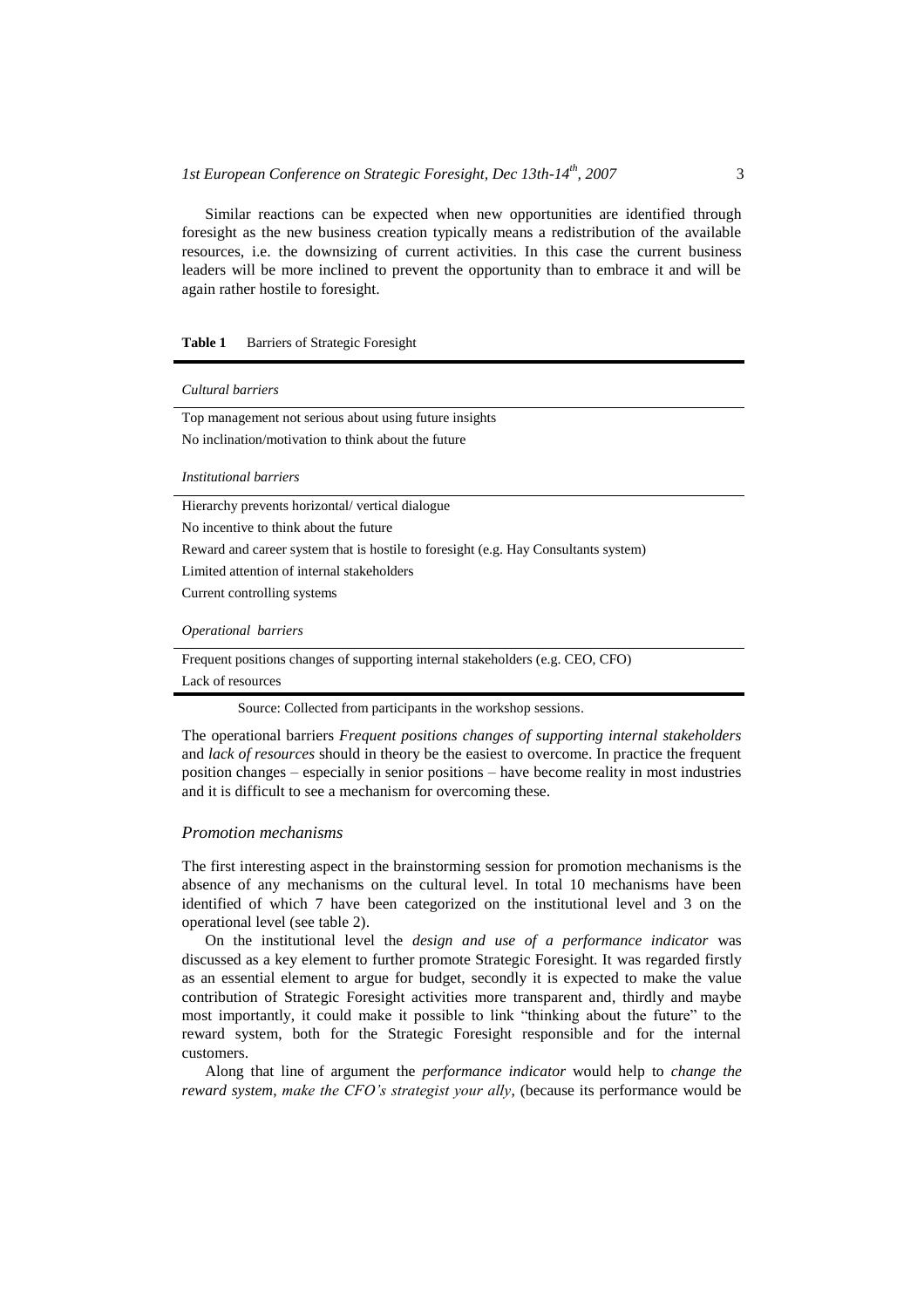measurable) and eventually enhance the success of a *changed budget system*. One participant even raised the idea of changing the management system from a budgeting system to a system based on roadmapping.

Promoting Strategic Foresight by making it a means to increase collaboration with external partners was also seen as an interesting possibility. The *involvement and integration of external partners* and *building of collaborative visions with engaged partners* was seen as especially successful if it was executed as a cross-industry exercise.

### **Table 2** Promotion mechanisms for Strategic Foresight

| Institutional promotion mechanisms                                     |
|------------------------------------------------------------------------|
| Design and use a performance indicator                                 |
| Make the CFO's strategists your ally                                   |
| Involve and integrate with external partners                           |
| Build collaborative visions with engaged partners                      |
| Change reward systems                                                  |
| Change budget system                                                   |
| Propose SF methods to manage the company (e.g. Roadmapping)            |
| <i><b>Operational barriers</b></i>                                     |
| Use alternative formats for insight communication (podcasts, videos, ) |

Bring top management to customer

Mirror organization against competitors

Source: Collected from participants in the workshop sessions.

On the operational level, three promotion mechanisms were identified: Firstly was the *use of alternative formats for insight communication*, such as podcasts and videos. Participants reported the successful use of podcasts to catch the CTOs attention for future topics. Secondly it was proposed to *confront top management with "real" customers* to give them the possibility to challenge their basic assumptions as well as their visions for the future. And thirdly, foresight initiatives were believed to be especially useful and well regarded if they are capable of *mirroring the organization against competitors*. It was suggested, that the best way to win over product management about foresight is to be able to present them insight about roadmaps or visions of their competitors.

# **3 Future topics for research**

#### *Topic relevance matrix*

During the two-day conference the 12 participating companies also had the opportunity to propose topics that should be further researched and developed. These topics were written down and positioned on the *topic relevance matrix*. The matrix had two dimensions which were used to rate the topics: On the first axis the expected *future importance* of the topic and on the second axis today"s *capability level*. The relevance for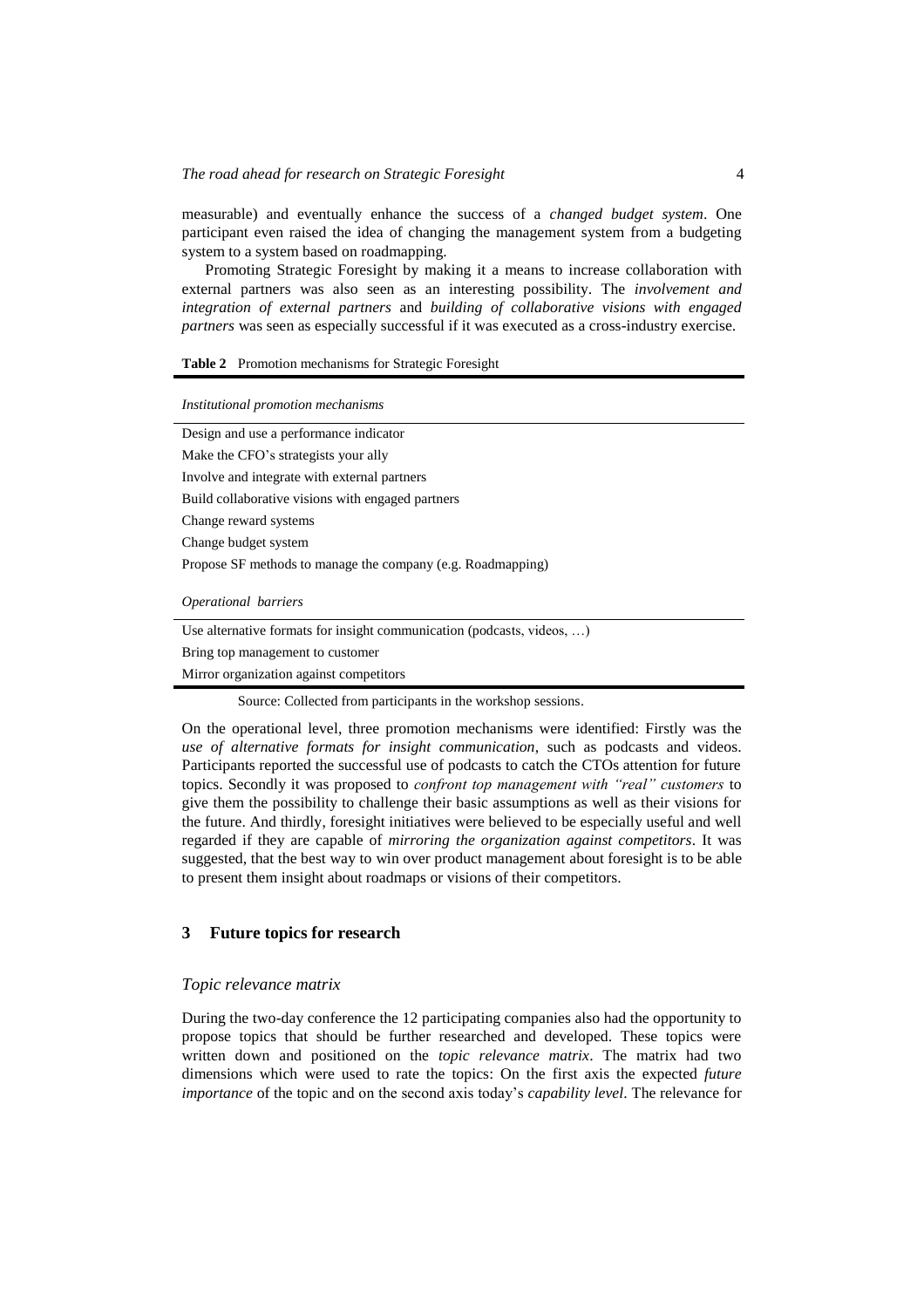future research and development is then derived through the positioning in the matrix, according to the rating on the axis.

In total 18 notes were collected and clustered, resulting in 8 topics. The clustering was done by integration of aspects which were addressing the same topic or closely related topics. The rating in the matrix was done by taking the average scores of the integrated notes. The result is depicted in figure 1.





Source: Collected throughout the conference and clustered by authors.

From the 8 topics 2 have been rated as high, 5 as medium and 1 as low relevance. Although the relevance rating should be considered with care because of the limited sample size the 8 identified topics are interesting leads for further research.

Particular interesting is that *facilitation of new business creation […by Strategic Foresight...]* was awarded such a high relevance. This could also indicate that spotting new opportunities is perceived as more important than the identification of threats.

The high rating of *customer foresight tools*, such as lead user studies, or sociocultural trend, could suggest that technology foresight has been well developed and implemented and that now customer foresight is the major evolutionary step for most corporate foresight systems.

In the medium relevance range *new communication formats to create emotional appeal* and the *incentive systems for fostering internal and external participation* address the challenge to make more use of the insights gathered by foresight activities. All participating companies agreed that it is not the lack of good insight but the lack of insight usage that prevents "thinking about the future".

Topics 5 to 7 all address the same general theme of collaborative foresight. The integration of different actors in the insight identification, assessment and interpretation is believed to improve both reliability and credibility. Credibility – as it is perceived by the internal stakeholder – is believed to be another crucial factor for the impact of Strategic Foresight.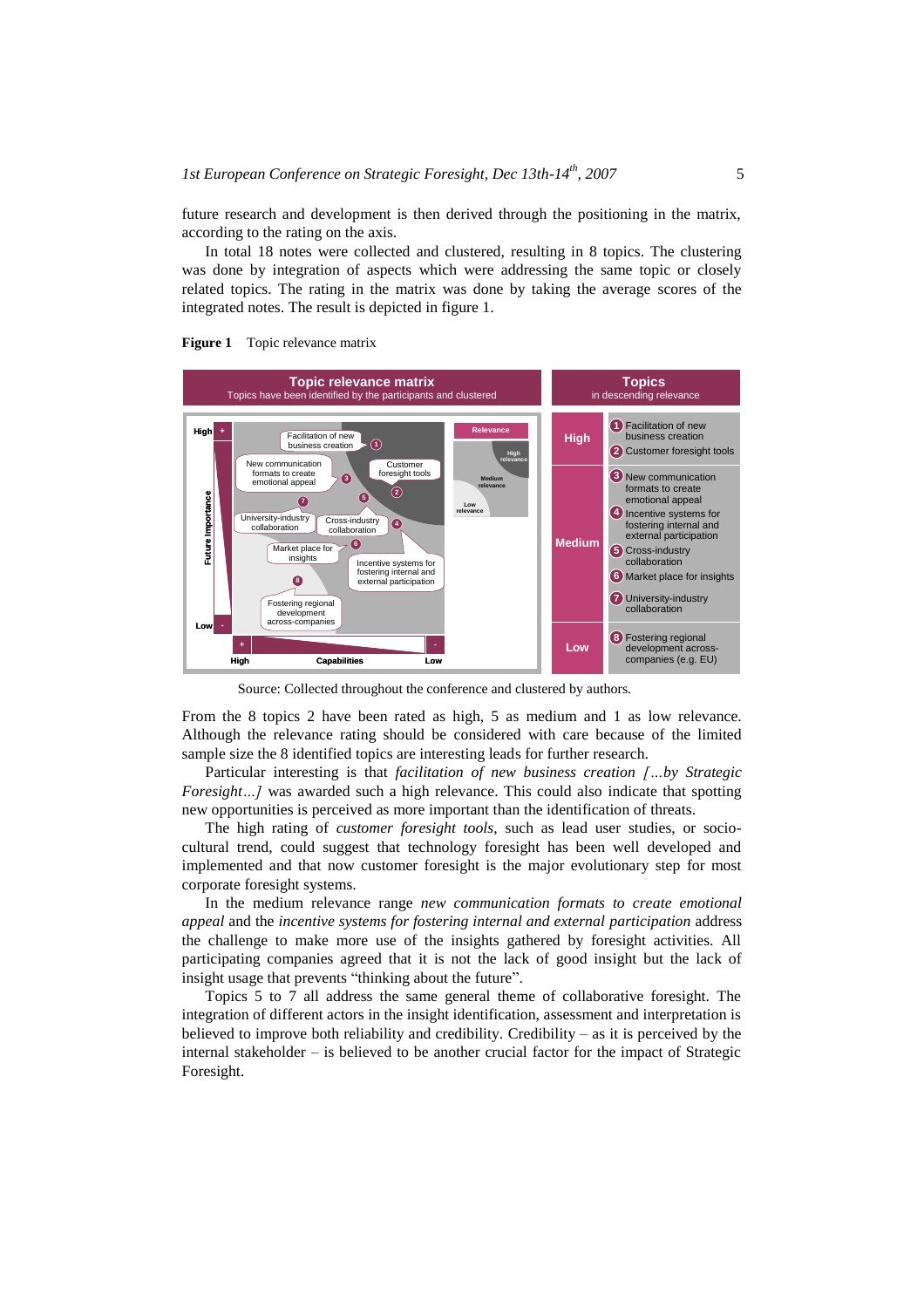While most companies perceive their capability of interacting with university or industry partners as high, they still feel the need to keep improving. This is largely attributed to increased competition for the attention of universities, as an increasing number of companies are starting to recognize universities as a valuable source for future-oriented information. In that respect the *market place for insights* could offer some scalability for interaction effort while reducing the effort on the side of the sources.

# **4 Ongoing and planned research activities**

### *Research at the chair for Innovation and Technology Management*

Concerning the above identified topics for further research we would like to point out some completed and ongoing research activities at our chair for Innovation and Technology Management of the Technische Universität Berlin (see figure 2).

Concerning the facilitation of new business creation a recent publication compared the spin-out activities of Cisco and Deutsche Telekom. The focus of this paper was to compare the so-called *spin-along activities* of the two companies. In the so-called spinalong a research project is commercialized as a spin-out but monitored closely by the parental company. It is then spun back in if the company is successful and if their product has a good fit with the product portfolio of the parental company [7].



**Figure 2** Research in identified topics

Source: Own figure based on topic relevance matrix and research projects at the chair of Innovation and Technology Management of the Technische Universität Berlin

Another completed research activity – in the field of *University-Industry Collaboration* – analysed University-Industry Research Center (UIRC). This research was aimed at identifying mechanisms used by UIRC to enhance the collaborations between industry and universities compared to traditional project-based or contractual collaborations. For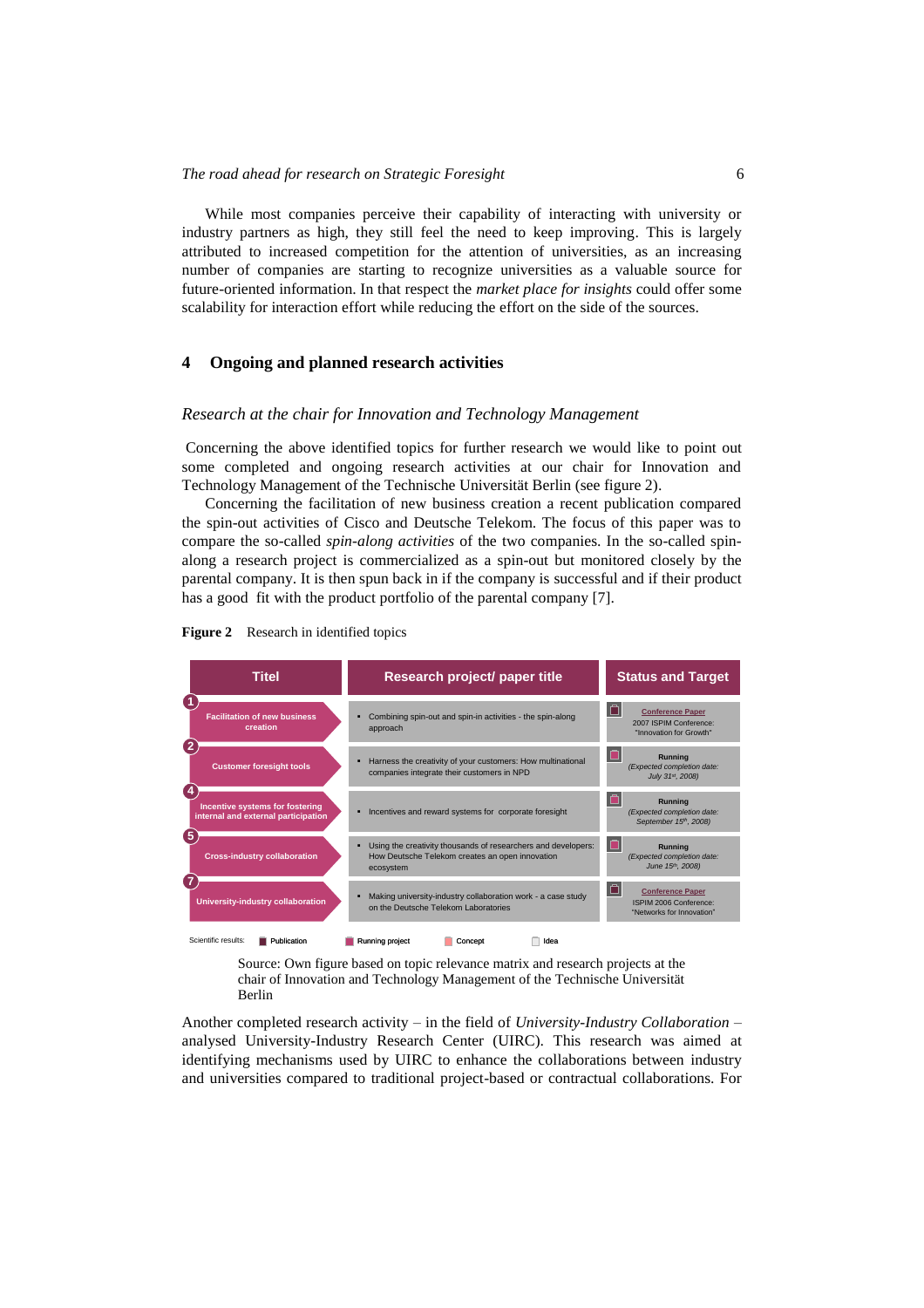this a case study was conducted on Deutsche Telekom Laboratories, an institute consisting of 4 University Chairs 70-plus researchers, 30 Deutsche Telekom employees and another 200-plus researchers staffed on demand on the development projects [8].

In the fields of *customer foresight tools*, *incentive systems for fostering internal and external participation* and *cross-industry collaboration* research activities are running that should be completed prior to the next European Conference on Strategic Foresight.

# *Research roadmap for innovation agility*

Strategic Foresight also strongly relates to the concept of innovation agility, which aims at increasing the capability of large multinational companies (MNC) to successfully compete against smaller rivals, who are faster and more flexible. In this concept Strategic Foresight tools contribute to agility by gathering information, directly triggering new business creation and facilitating open innovation.

Figure 3 shows a draft for a research roadmap for Strategic Foresight within the concept of innovation agility. The roadmap is proposed as a means to coordinate *management needs* for new tools with *research activities* in Strategic Foresight research. These two perspectives are subdivided into two levels which are differentiated in terms of impact.





The perspective of management needs is dominated by the need for *tools*, which yield a competitive advantage. Eventually research and the implementation of new management tools might also lead to a *paradigm change*. In our case we believe that the advances in Strategic Foresight in combination with new business creation and open innovation could enable large companies to compete with the innovation agility of smaller rivals. Today large companies believe they can succeed without being fast or having a consistent forward view.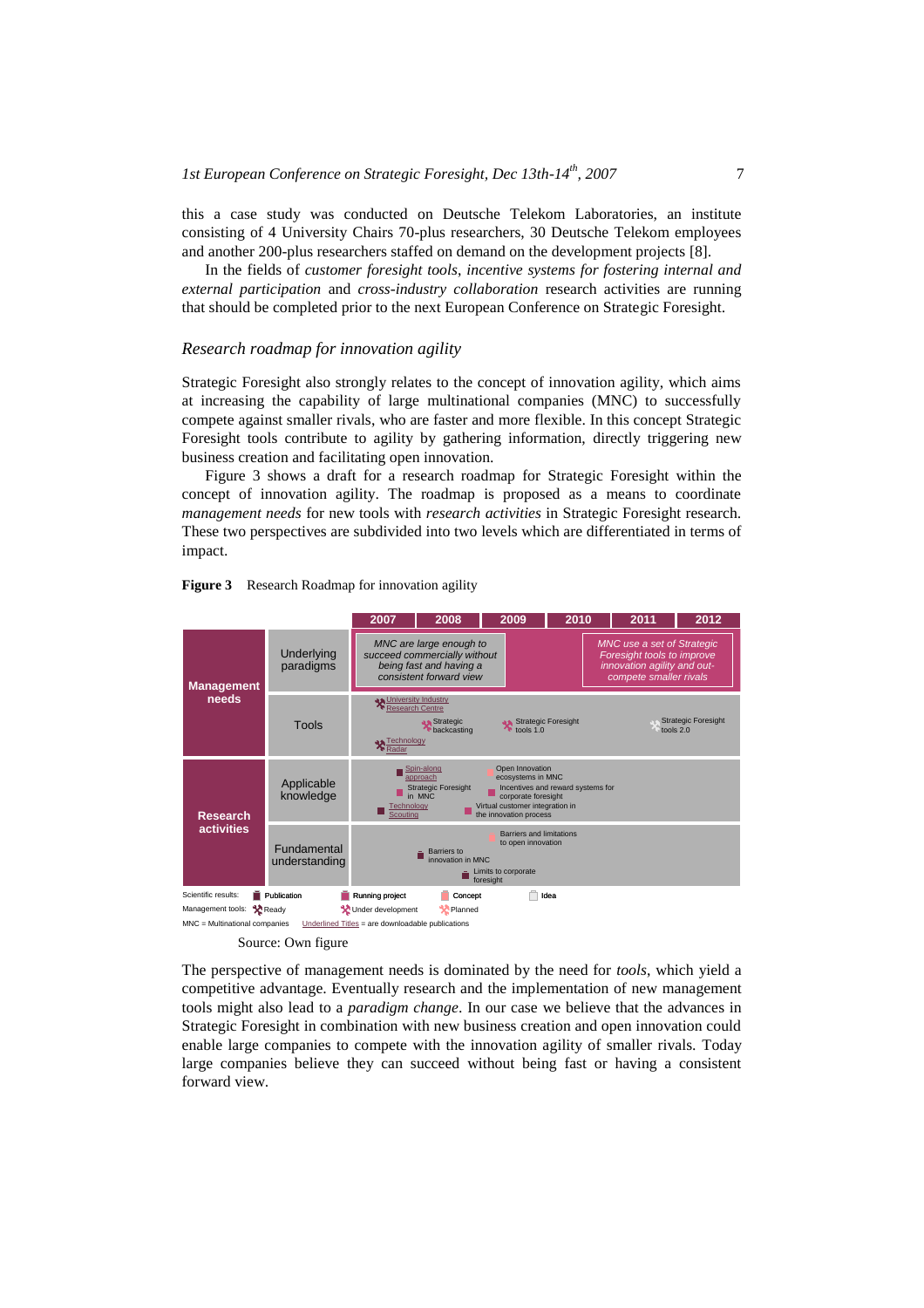Within the research activities we differentiate applicable knowledge and fundamental understanding. We believe that management research can lead to *applicable knowledge* by studying companies and deriving best practices or by reflecting their management techniques in the context of other industries. This would be the direct path from research to management-tool development, where case-study research is a prominent research method. The indirect way starts with researching to create *fundamental understanding* of certain phenomenon. Such research is based on methods such as laboratory experiments, large-scale quantitative research and multivariate statistical analysis. Such research results have then typically to be transferred through research on applicable knowledge in order to be applied in management practice.

Both types of research should aim ultimately to help managers run their companies better and more successfully. Therefore the roadmap is used to synchronize the research efforts and management needs. The roadmap implies coordination across the different levels.

# **5 The road ahead for the European Conference on Strategic Foresight**

Towards the end of the conference the participants discussed the future of the European Conference on Strategic Foresight. The results are summarized in figure 4.

| <b>Suggestions for further development of the euroSF</b><br>(collected from the participants at the closing session) |                                                                                                                     |
|----------------------------------------------------------------------------------------------------------------------|---------------------------------------------------------------------------------------------------------------------|
| <b>Mission</b>                                                                                                       | • Platform for a community of practice on Strategic Foresight                                                       |
|                                                                                                                      | • identify and <b>develop collaborative foresight</b> tools                                                         |
|                                                                                                                      | <b>s</b> foster a foresight friendly culture and engage people to think about the future                            |
|                                                                                                                      | identify and <b>develop centralized foresight</b> tools                                                             |
| Goals                                                                                                                | <b>influence education</b> of young people to include foresight, innovation and<br>entrepreneurship topics.         |
|                                                                                                                      | • increase usage of sophisticated tools in companies                                                                |
|                                                                                                                      | • increase the scanning reach of foresight in companies                                                             |
|                                                                                                                      | identify mechanisms to <b>influence management</b> to identify and challenge the basic<br>assumptions in their work |

**Figure 4** Suggestions for further development of the European Conference on Strategic Foresight

Source: Collected and clustered from participants in the closing session of the conference

The major outcome was the request to keep the conference as a *platform* for exchange among Strategic Foresight professionals and not broaden the scope towards including an equal number of academics. It was also encouraged to use the conference to start a *community of practice* on strategic foresight.

In addition the participants proposed 7 concrete *goals* that should guide the efforts of the community of practice and the annual European Conferences on Strategic Foresight: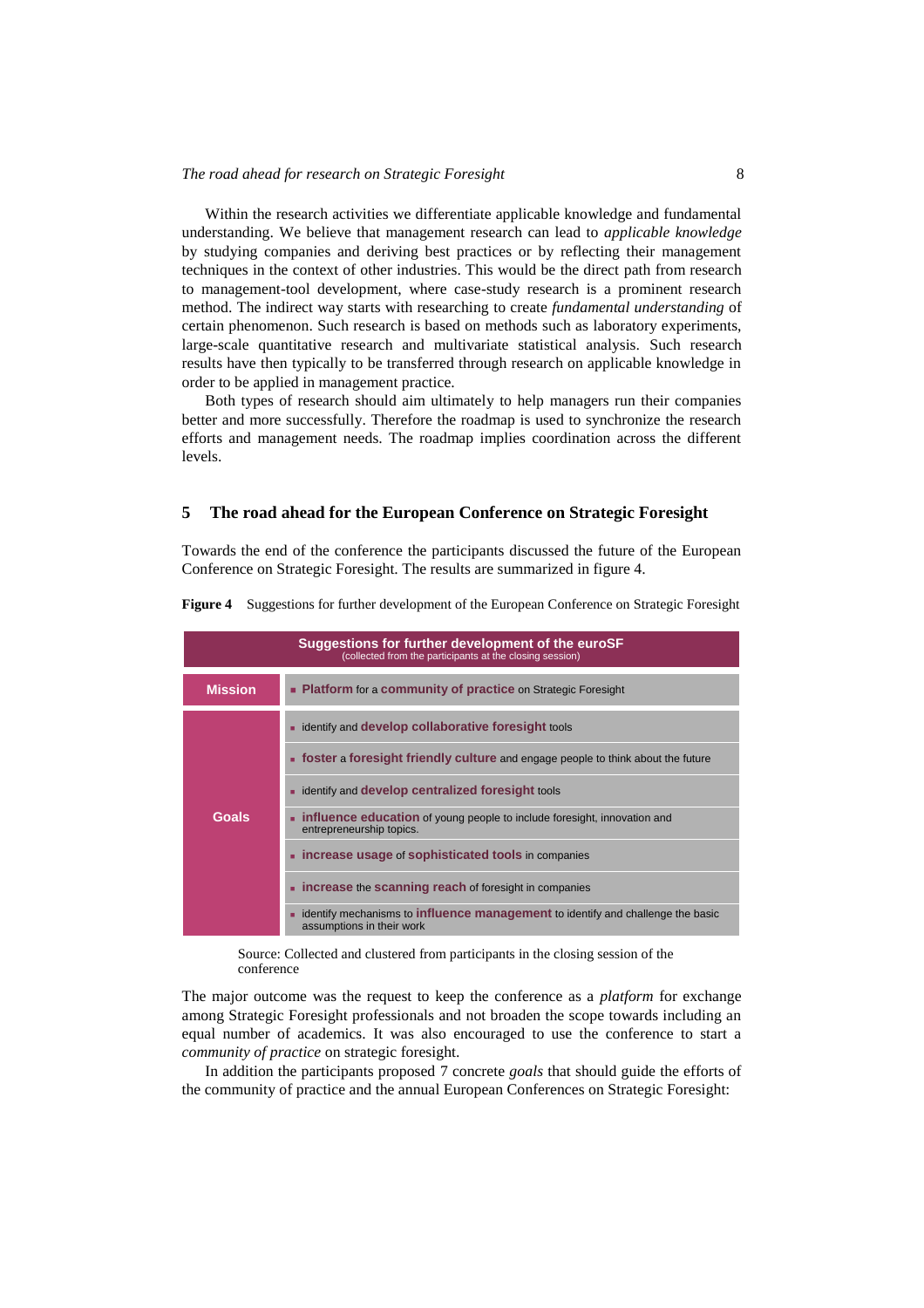- *Identify and develop collaborative foresight tools* in order to facilitate the crossindustry collaboration and the university-industry collaboration. Such tools could also include IT platforms that can be used as market places for insights into the future.
- *Foster a foresight-friendly culture and engage people to think about the future.*
- *Identify and develop centralized foresight tools* which facilitate strategic discussions with multiple internal stakeholders, which allow the collaborative assessment and interpretation of insights and blends in the knowledge management of the company.
- *Influence education of young people to include foresight, innovation and entrepreneurship topics.* The participants felt the need to push for an integration of foresight, innovation management and entrepreneurship topics in university curricula. Such an initiative that should be supported is the development of a European Master Program on the topics Foresight, Creativity, Entrepreneurship and Innovation Management<sup>1</sup>.
- *Increase usage of sophisticated tools in companies* by increasing the knowledge base and sharing experience on successful implementation of such methods.
- *Increase the scanning reach of foresight in companies* by sharing experience on efficient sourcing of information and effective communication methods for internal dissemination of insights.
- *Identify mechanisms to persuade management to identify and challenge the basic assumptions in their work* by using provocative communication tools as well as databases with predictions on the development of different trends that might challenge these assumptions.

# **6 Conclusion**

 $\overline{a}$ 

This paper aims at summarizing the results of the  $1<sup>st</sup>$  European Conference on Strategic Foresight. In conclusion the conference can be judged as successful in three ways: Firstly it established a mission, goals and a modus operati for the future exchange and collaborative learning among Strategic Foresight professionals. Secondly it identified "barriers" and "promotion mechanisms" for Corporate Foresight. And thirdly, it gave directions to scholars in the field of Strategic Foresight by providing a list of 8 relevant research topics.

We hope that these three results will contribute to advancing the field of Strategic Foresight in practice and in research.

<sup>&</sup>lt;sup>1</sup> This Masters program is developed jointly by the University of Potsdam, Chair of Prof. Dr. Guido Reger, University of Malta, University of Teesside, UK, and the University of Turku, Finland